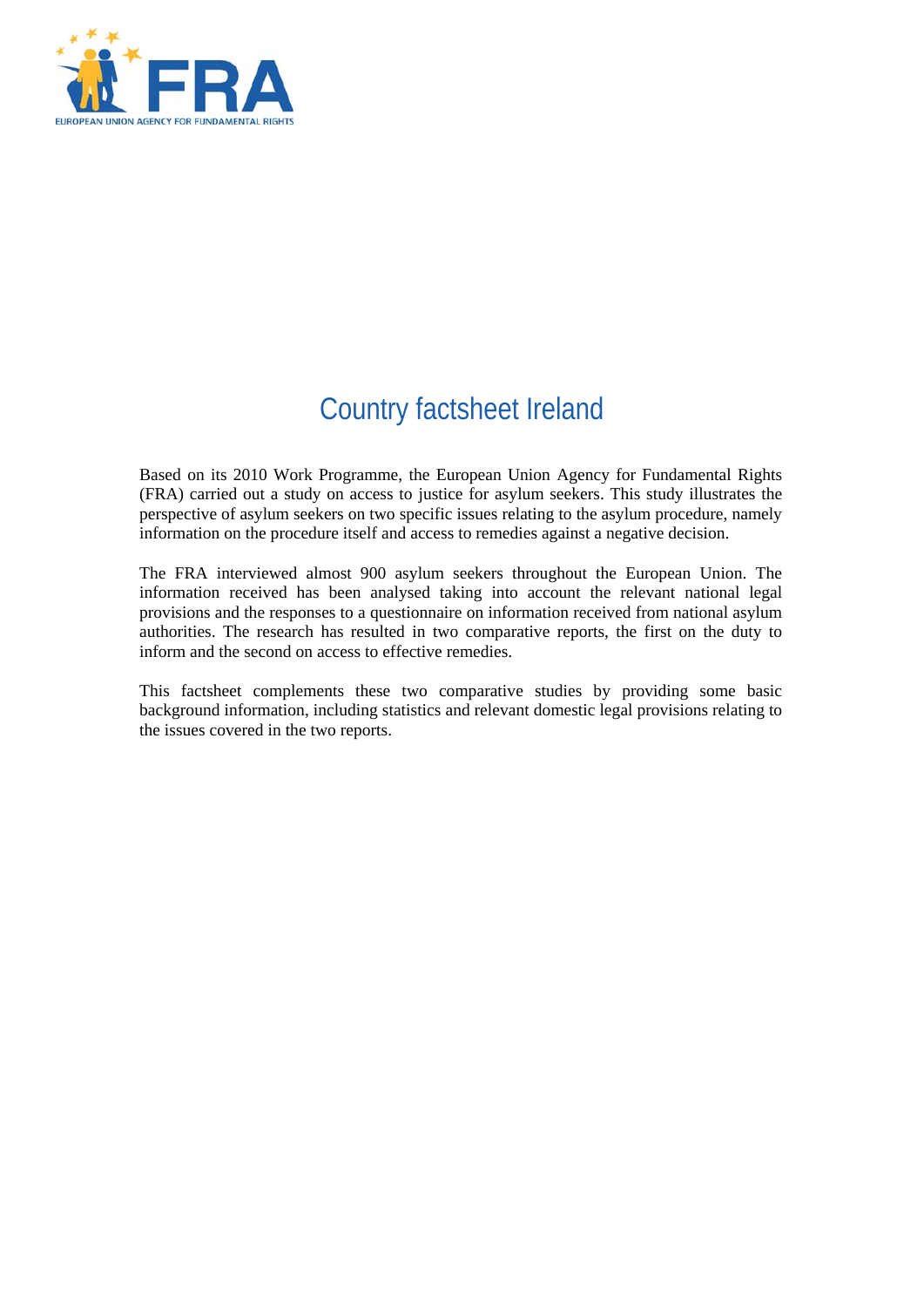## 1. Statistics

**Statistics on asylum applications (Total and top 10 nationalities)**

| <b>2009 Top 10 Nationalities</b>      |       | 2008 Top 10 Nationalities             |       |  |
|---------------------------------------|-------|---------------------------------------|-------|--|
| Total                                 | 2,690 | Total                                 | 3,865 |  |
| Nigeria                               | 570   | Nigeria                               | 1,010 |  |
| Pakistan                              | 260   | Pakistan                              | 235   |  |
| China (including Hong Kong)           | 195   | Iraq                                  | 205   |  |
| Congo, the Democratic Republic of the | 100   | China (including Hong Kong)           | 180   |  |
| Zimbabwe                              | 90    | Georgia                               | 180   |  |
| Georgia                               | 90    | Congo, the Democratic Republic of the | 170   |  |
| Moldova, Republic of                  | 85    | Moldova, Republic of                  | 140   |  |
| Somalia                               | 85    | Somalia                               | 140   |  |
| Ghana                                 | 80    | Sudan                                 | 125   |  |
| Iraq                                  | 75    | Zimbabwe                              | 115   |  |

**Statistics on first instance asylum decisions (Total positive decisions - top five nationalities)** 

| 2009    |                                              |                                           |                           |                 |                                        |                                       |                                                   |
|---------|----------------------------------------------|-------------------------------------------|---------------------------|-----------------|----------------------------------------|---------------------------------------|---------------------------------------------------|
|         | Geneva<br><b>Convention</b><br><b>Status</b> | <b>Subsidiary</b><br>protection<br>status | Humanitarian <sup>1</sup> | <b>Rejected</b> | <b>Total</b><br>number of<br>decisions | <b>Total</b><br>positive<br>decisions | Recognition<br>rate <sup>2</sup><br>$\frac{1}{2}$ |
| Total   | 105                                          | 25                                        | n.a.                      | 3,010           | n.a.                                   | n.a.                                  |                                                   |
| Iraq    | 20                                           |                                           | n.a.                      | 110             | n.a.                                   | n.a.                                  |                                                   |
| Somalia | 20                                           |                                           | n.a.                      | 135             | n.a.                                   | n.a.                                  |                                                   |
| Sudan   | 15                                           |                                           | n.a.                      | 90              | n.a.                                   | n.a.                                  |                                                   |
| Eritrea | 10                                           |                                           | n.a.                      | 55              | n.a.                                   | n.a.                                  |                                                   |
| China   | 5                                            |                                           | n.a.                      | 85              | n.a.                                   | n.a.                                  |                                                   |

**Statistics on final decisions (Total positive decisions - top five nationalities)** 

| 2009                       |                                    |                                 |                           |                 |                           |                          |                                  |
|----------------------------|------------------------------------|---------------------------------|---------------------------|-----------------|---------------------------|--------------------------|----------------------------------|
|                            | <b>Geneva</b><br><b>Convention</b> | <b>Subsidiary</b><br>protection | Humanitarian <sup>1</sup> | <b>Rejected</b> | <b>Total</b><br>number of | <b>Total</b><br>positive | Recognition<br>rate <sup>2</sup> |
|                            | <b>Status</b>                      | status                          |                           |                 | decisions                 | decisions                | $\frac{0}{2}$                    |
| Total                      | 270                                | n.a.                            | n.a.                      | 3,160           | 3.425                     | 270                      | 7.9                              |
| Iraq                       | 50                                 | n.a.                            | n.a.                      | 65              | 115                       | 50                       | 43.5                             |
| Nigeria                    | 25                                 | n.a.                            | n.a.                      | 825             | 855                       | 25                       | 2.9                              |
| Afghanistan                | 25                                 | n.a.                            | n.a.                      | 75              | 100                       | 25                       | 25.0                             |
| Iran (Islamic Republic of) | 20                                 | n.a.                            | n.a.                      | 40              | 60                        | 20                       | 33.3                             |
| Pakistan                   | 10                                 | n.a.                            | n.a.                      | 260             | 265                       | 10                       | 3.8                              |

*Notes: These tables are based on categories used by Eurostat. The way Eurostat presents its data may not necessarily correspond to categories used at national level. This can particularly be the case with statistics provided unde ' subsidiary protection' as well as 'humanitarian status'. For a more detailed understanding of the data, the reader is invited to consult national statistics at:<http://www.orac.ie/pages/Stats/2010.htm>.* 

*Data has been rounded to the nearest 5. Due to the rounding, the sum of individuals may not necessarily match the given total. 0 means less than 3; n.a. = not available. China (including Hong Kong).* 

<sup>1</sup> Covering persons granted authorisation to stay for **humanitarian reasons** under national law by *administrative or judicial bodies. It includes persons who are not eligible for international protection as currently defined in the first stage legal instruments but are nonetheless protected against removal under the obligations that are imposed on all Member States by international refugee or human rights instruments or on the basis of principles flowing from such instruments.* 

*2 The recognition rate corresponds to the proportion of positive first instance or final on appeal decisions out of the total number of decisions in 2009. Positive decisions include the provision of refugee status, subsidiary protection and humanitarian protection (where data is available).* 

*Source: [Eurostat,](http://epp.eurostat.ec.europa.eu/) Data extracted on 01 September 2010.*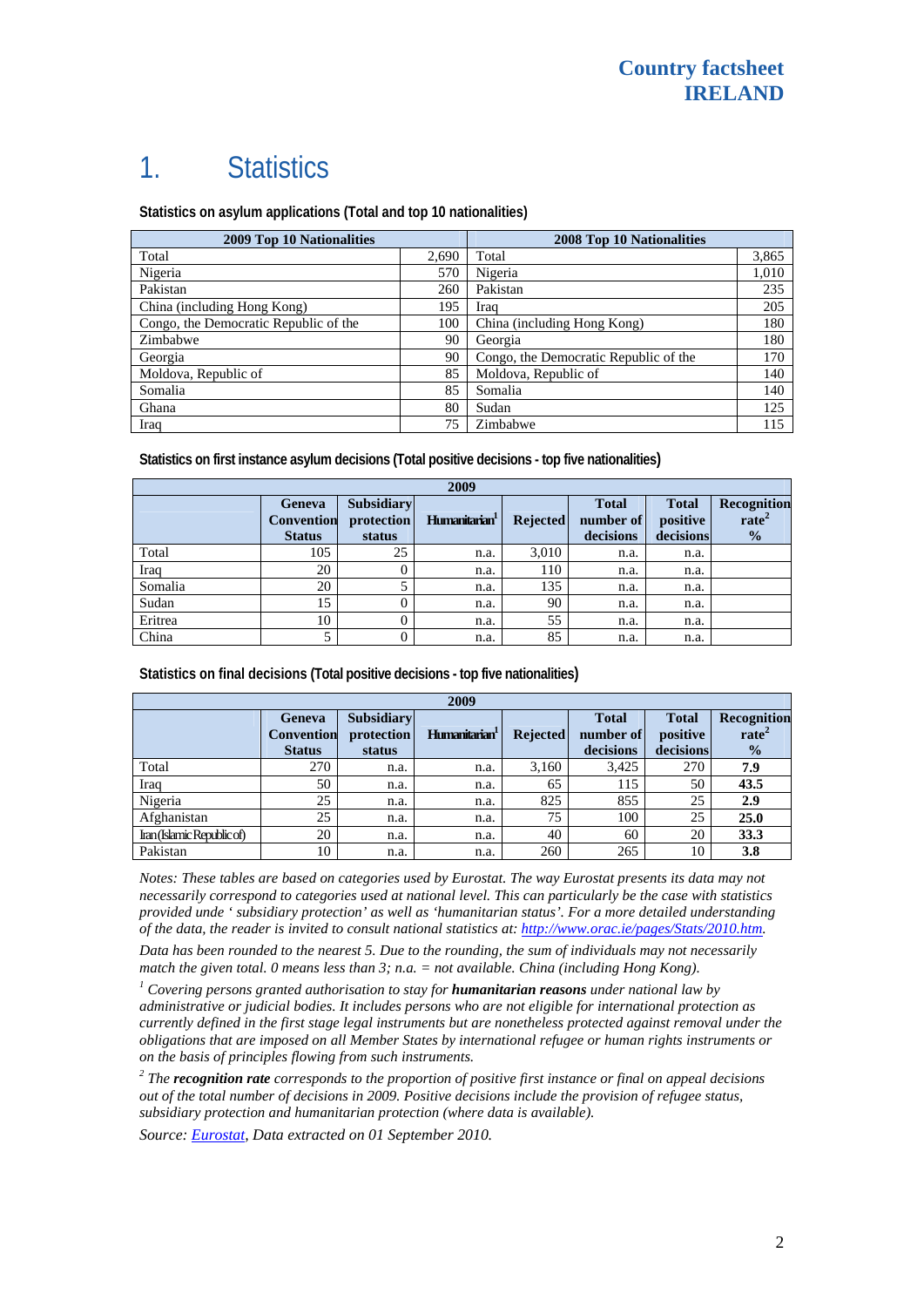# 2. Background Information

## Asylum legislation[1](#page-2-0)

[Refugee Act \(1996\)](http://www.orac.ie/PDF/PDFCustService/Law/refugee+act+1996.pdf) – as amended [Refugee Act \(Section 22\) Order 2003](http://www.irishstatutebook.ie/2003/en/si/0423.html) Statutory Instrument 518 of 2006, European Communities (Eligibility for Protection) Regulations.

### Asylum authorities

**First instance authority**  [Office of the Refugee Applications Commissioner](http://www.orac.ie/index.htm) (ORAC)

**Second instance authority**  [Refugee Appeals Tribunal](http://www.refappeal.ie/) (RAT)

# 3. Duty to inform asylum seekers

Section 8(1) (b) of the Refugee Act provides that at entry points, immigration officers are obliged to inform individuals seeking asylum, where possible in a language that the person understands, that he or she may apply for a declaration of refugee status and that he or she is entitled to consult a solicitor and UNHCR.

On receipt by the ORAC of an asylum application, the Commissioner shall, without delay, provide the applicant with a statement in writing specifying, where possible in a language that s/he understands, the procedures to be observed, the entitlement of the applicant to consult a solicitor, the obligations as well as the possible consequences of non-compliance with those obligations (Section 11(8)).

According to information provided by ORAC, applicants are given a number of documents (listed below), and advised, during the initial application process:

- An information leaflet on the asylum procedure and refugee status in Ireland (available in 25 languages).
- A questionnaire in connection with their application for a declaration.
- A Refugee Legal Service information leaflet.
- A Change of Address form.

l

Advice on their right to consult legal counsel and UNHCR.

In August 2010, the Office of the Refugee Applications Commissioner (ORAC) provided the following information to the FRA as regards written information materials.

| <b>Written information</b><br>materials | The Asylum Information Leaflet is translated into 24 languages.                                                                                                                                    |  |  |
|-----------------------------------------|----------------------------------------------------------------------------------------------------------------------------------------------------------------------------------------------------|--|--|
| <b>Provided when?</b>                   | At the time of making the asylum application each applicant is provided<br>with a copy of the Asylum Information Leaflet (also available on the<br>ORAC's website) and other information material. |  |  |

<span id="page-2-0"></span><sup>&</sup>lt;sup>1</sup> The legal information in this factsheets has been updated to reflect the situation on 1 September 2010.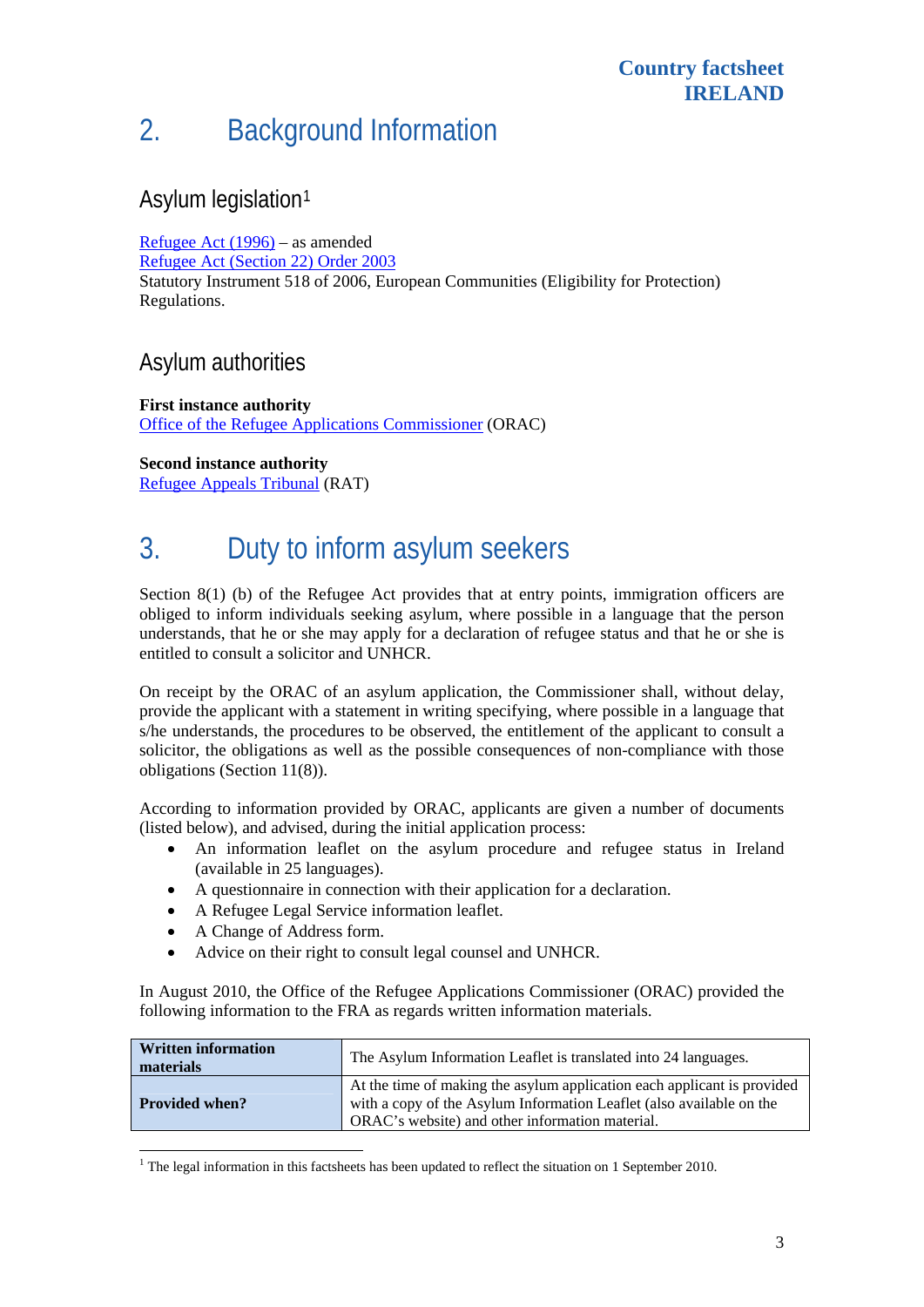#### **Country factsheet IRELAND**

| Provided by whom?                                              | At the time of lodging the application $-$ by the ORAC at its asylum<br>application centre and by Immigration officers at ports of entry.                                                                                                                                                                                                                                      |  |  |
|----------------------------------------------------------------|--------------------------------------------------------------------------------------------------------------------------------------------------------------------------------------------------------------------------------------------------------------------------------------------------------------------------------------------------------------------------------|--|--|
| Has an evaluation of<br>information tools been<br>carried out? | Yes. The ORAC Customer Service Centre under the terms of its<br>Customer Service Charter, conducts surveys each year to determine the<br>views of their customers (including asylum seekers) in relation to<br>various services provided by ORAC. The results of these surveys are<br>available on the ORAC website at:<br>http://www.orac.ie/pages/Cust serv/Information.htm. |  |  |

# 4. Effective Remedy (Art. 39 APD)

## Type of procedures

When an asylum claim is made, a preliminary interview with the applicant is conducted. The purpose of this interview is to establish whether the person wishes to apply for refugee status and if so, the general grounds upon which the claim is based, the person's identity and nationality and the travel route. The interview is conducted in the presence of an interpreter when necessary and possible. If the asylum seeker made the application at a port of entry, he or she will be required to proceed to the ORAC office to complete the initial asylum process.

According to the standard procedure, after examining the claim ORAC prepares a report with a recommendation whether the applicant should be declared to be a refugee by the Minister for Justice and Law Reform or not. The Minister does not make a final decision until the time period for making an appeal has lapsed or until such time as the Refugee Appeals Tribunal makes a recommendation. The Minister shall issue a declaration granting the applicant a refugee status or refuse to give the applicant a declaration, based on the report and the recommendation of the Commissioner or, as the case may be, on the decision of the Tribunal, which sets aside a recommendation of the Commissioner (Section 17(1)).

All asylum applications are given a substantive first-instance investigation, but shorter timelines to appeal apply in cases falling under Sections 13(5-6) and 13(8) of the Refugee Act, as described below.

At any time during the asylum procedure a determination may be made that the applicant should be transferred to another country in accordance with the Dublin II Regulation.

A person to whom the Minister has refused to give a declaration may not make a subsequent application without the consent of the Minister (Section 17(7)).

## Duty to state reasons for rejection and procedure to appeal

The asylum seeker shall be provided with a copy of the ORAC's report setting out the results of the investigation together with the recommendation. In case of a negative recommendation, the asylum seeker shall receive a notice in writing stating his/her right to appeal to the Refugee Appeals Tribunal, the possibility to request an oral hearing, if applicable, and the time limit for lodging an appeal (Section 13(4)).

In Dublin II cases, the determination on transferring the asylum seeker to other country contains information, *inter alia*, on the reasons for such determination as well as the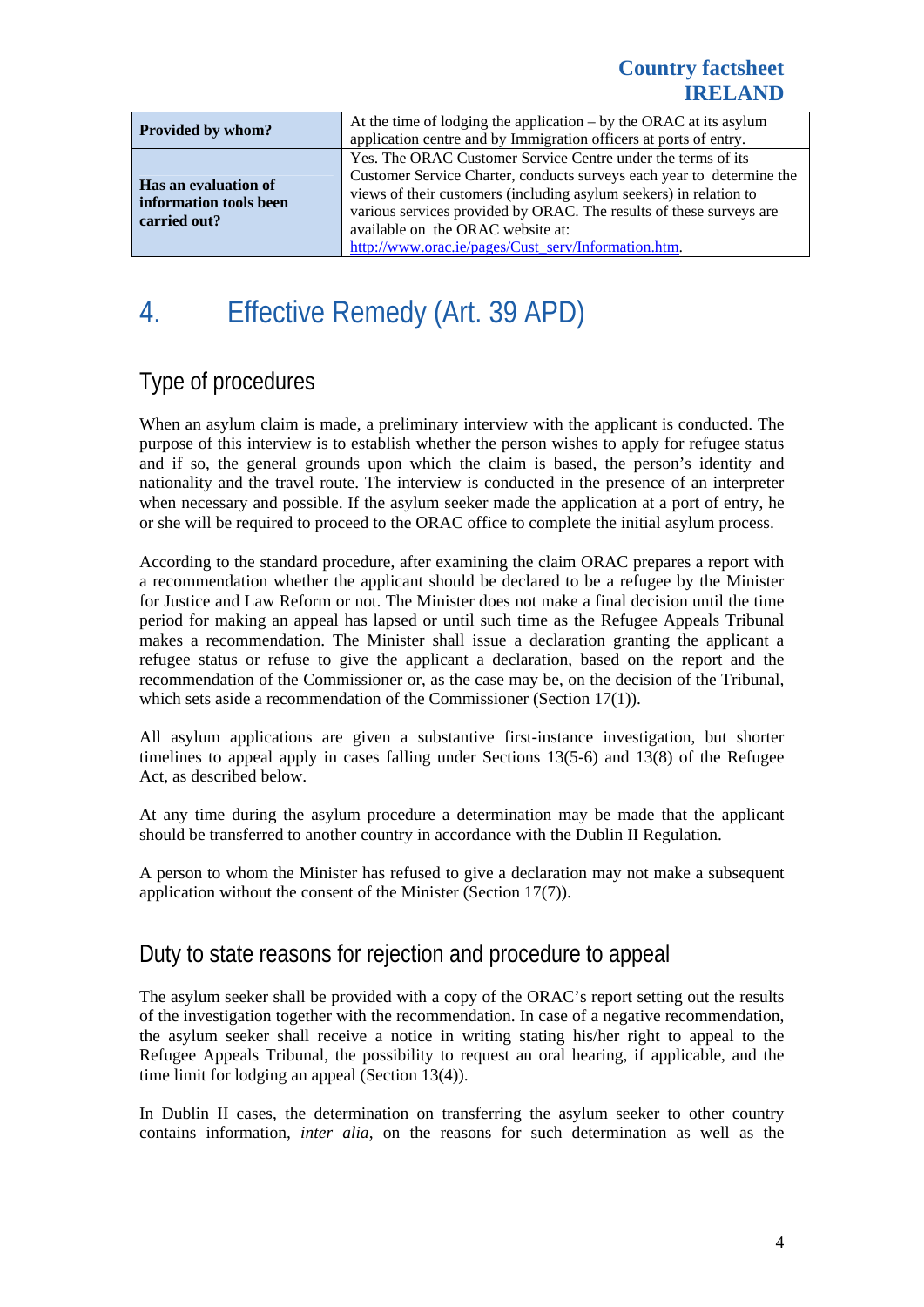information on how to appeal and within which time limit (Schedule 1, (Section 22) Order 2003).

### Time limits for appeal

As a general rule, applicants who receive a negative recommendation following their interview with the ORAC may lodge an appeal with the Refugee Appeals Tribunal within 15 days. (Section 13(4) of the Refugee Act). The same time limit applies for Dublin II cases (Section 6(2)(a), (Section 22) Order).

There are exceptions to the general rule. The first concerns recommendations by the Commissioner, which include any of the findings listed in Section 13(6) of the Refugee Act, as amended. These are manifestly unfounded applications, fraudulent or abuse applications, applications not made as soon as reasonably possible, prior application lodged in a country signatory to the Geneva Convention and applications submitted by a person coming from a safe country of origin. In such cases, the time limit for appeal is 10 working days (Section 13(6) of the Refugee Act). The second exception concerns the power by the Minister to channel certain applications through a faster procedure (Section  $13(8)$ ). In this case, the time limit of four working days applies. In practice this procedure has not yet been invoked.

| Type of procedure                    | <b>Time limits</b> | <b>Right to remain</b>          |  |
|--------------------------------------|--------------------|---------------------------------|--|
| General rule                         | 15 days            | Automatic suspensive effect.    |  |
| Dublin procedure                     | 15 days            | No automatic suspensive effect. |  |
| Procedure according to               | 10 days            | Automatic suspensive effect.    |  |
| Section $13(6-5)$                    |                    |                                 |  |
| Procedure according to Section 13(8) | 4 days             | Automatic suspensive effect.    |  |

## Right to remain in the country during appeal

The asylum seeker shall be entitled to remain in the territory until the date on which notice is sent to the applicant that the Minister has refused to give him/her a declaration (Section  $9(2)(c)$ ), i.e. until the time limit for submitting an appeal has elapsed or the Refugee Appeals Tribunal has made its recommendation. In Dublin II cases an appeal will not suspend the transfer to the responsible country (Section 6(2)(b), (Section 22) Order).

In the current system a decision to grant subsidiary protection under S.I. No. 518 of 2006 European Communities (Eligibility for Protection) Regulations is made after the refugee claim and the person seeking protection is entitled to remain in the territory until such decision is made.

### Legal Aid

In accordance with the [Civil Legal Aid \(Refugee Legal Service\) Order 1999,](http://www.irishstatutebook.ie/plweb-cgi/fastweb?state_id=1245764805&view=ag-view&numhitsfound=1&query_rule=%28%28$query3%29%29%3Alegtitle&query3=S.I.%20No%2074%2F1999%20Civil%20Legal%20Aid%20%28Refugee%20Legal%20Service%29%20Order,%201999&docid=23322&docdb=SIs&dbname=Acts&dbname=SIs&sorting=none&operator=and&TemplateName=predoc.tmpl&setCookie=1) provisions on legal aid as regulated by Section 27(2)(b) of the [Civil Legal Aid Act \(1995\)](http://www.irishstatutebook.ie/1995/en/act/pub/0032/sec0027.html#zza32y1995s27) shall apply to appeals submitted to the Refugee Appeals Tribunal.

The Refugee Legal Service (RLS) is an office established by the Legal Aid Board to provide low-cost, independent and confidential legal services to asylum-seekers and refugees. The RLS can provide assistance to applicants before submission of the questionnaire or prior to